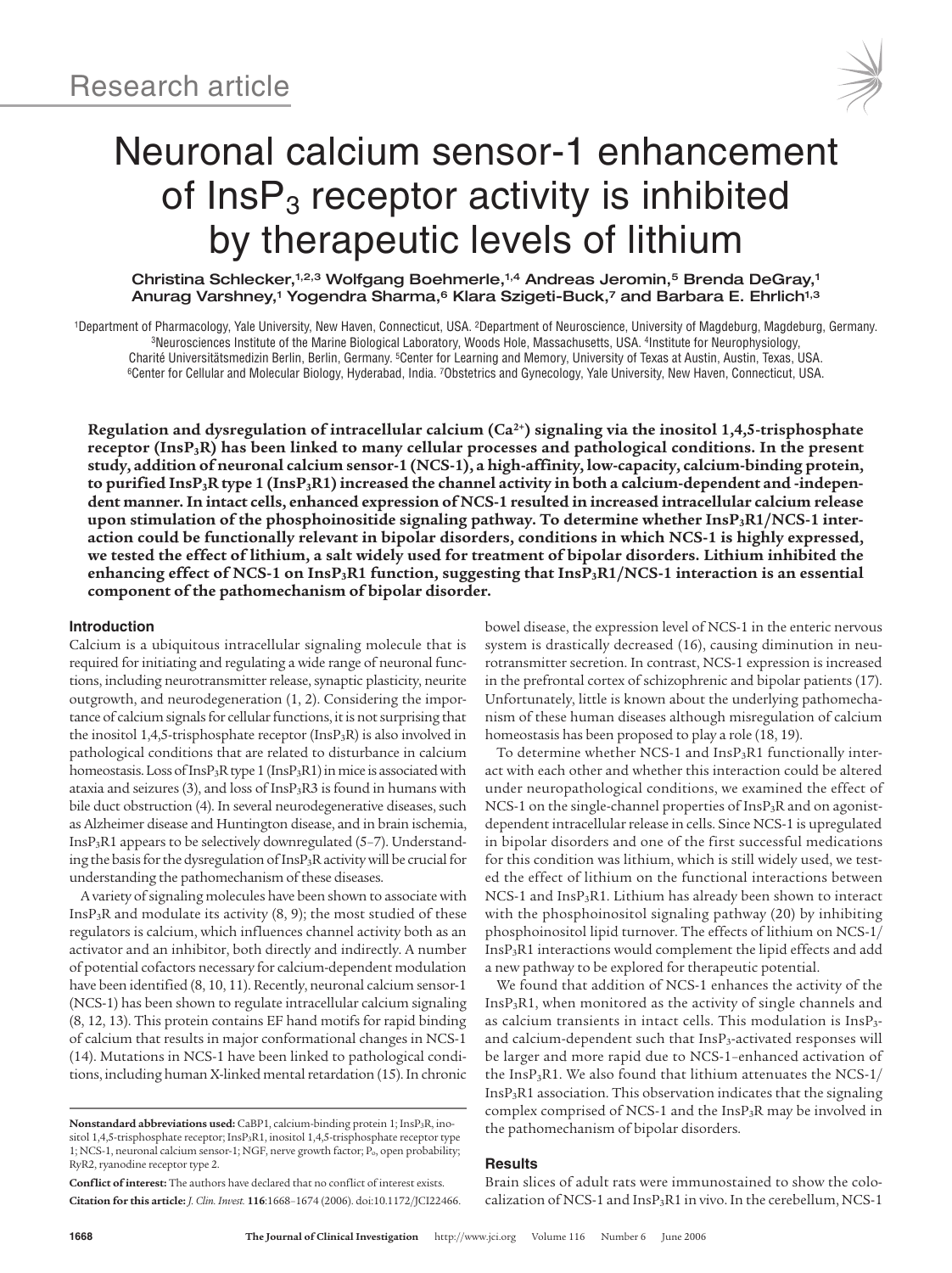

## **Figure 1**

Immunolocalization of NCS-1 and InsP<sub>3</sub>R1 in neurons in vivo. Slices from cerebellum of adult rat brain were immunostained for NCS-1 (far left) and InsP<sub>3</sub>R (second from left). Both proteins were found throughout the cerebellum with an overlapping distribution (second from right) but were concentrated in Purkinje cells (see detail of single cell in far right panel).

was visible throughout the cell except the nucleus in Purkinje cells and stellate cells (Figure 1). InsP<sub>3</sub>R1 was also found throughout the cell but with stronger staining in the cell body. Both proteins were detected in neurons of the hippocampus and deep layers of the prefrontal cortex (data not shown). Neurons in the upper layers of the cortex showed marked InsP<sub>3</sub>R1 staining but no or little NCS-1 staining. These observations agree with previous reports about the cell type–specific expression of NCS-1 (21, 22). To show that there is a physical interaction between NCS-1 and InsP<sub>3</sub>R1, both NCS-1 and InsP<sub>3</sub>R1 were immunoprecipitated from cerebellar lysate. Both proteins were present in mouse cerebellar lysate (Figure 2). When calcium was present in the buffer, both proteins were present in the immunoprecipitate when using either anti–NCS-1 or anti-InsP3R1 (Figure 2). When calcium levels were low due to the addition of calcium buffers, only the protein directly associated with the immunoprecipitating antibody was present (Figure 2). An additional band at 25 kDa was present in all antibody-treated lanes, including the control lane, which is neither NCS-1 nor InsP3R. These results show that the interaction between NCS-1 and  $InsP<sub>3</sub>R1$  can be identified in native tissue and is calcium dependent.

To determine whether the interaction between NCS-1 and InsP3R1 has a functional component, we added purified NCS-1 to InsP3R1 after it had been incorporated into planar lipid bilayers and monitored InsP3-gated channel activity. Measurements were obtained using 300 nM free calcium, 0.5 mM ATP, and 2 μM  $InsP<sub>3</sub>$  on the cytoplasmic side of  $InsP<sub>3</sub>R1$ . In the absence of NCS-1, the amplitude of the single-channel currents was 2 pA (Figure 3A), the open probability  $(P_0)$  was  $4.0\% \pm 0.6\%$  ( $n = 3$ ; Figure 3, A and C), and the mean open time was 2.5 ms  $\pm$  0.3 ms ( $n = 3$ ; Figure 3, A and B). Addition of NCS-1 (2 μg/ml) to the cytoplasmic side of the channel increased Ins $P_3R1$  channel activity: the  $P_0$  was dramatically increased by a factor of 5 (21.0% ± 1.7%; *n* = 4; Figure 3, A and C), and the mean open time increased to  $6.0 \text{ ms} \pm 0.6 \text{ ms}$ (*n* = 4; Figure 3B). The amplitude of the single-channel currents remained unaltered (Figure 3A). The ability of NCS-1 to activate the channel was unchanged even when the NCS-1 concentration was varied from 0.45 μg/ml to 2.56 μg/ml. The enhancing role of NCS-1 on InsP<sub>3</sub>R1 channel activity could, in principle, be attributed to the ability of NCS-1 to activate the channel in the absence of InsP3. When NCS-1 was added to InsP3R1 in the absence of InsP3 over a range of calcium concentrations, no channel openings were observed (Figures 3A and 4C), showing that NCS-1 alone was unable to activate  $InsP_3R1$ .

When NCS-1 was tested on the activity of the ryanodine receptor type 2 (RyR2), there was no change in RyR2 channel activity at any calcium concentration tested (Figure 3D); the bell-shaped calcium-dependence curve of the RyR2 remained unaltered (data not shown). These results indicate that the NCS-1/InsP3R1 interaction is functionally specific.

To test the requirement for calcium binding to NCS-1, we monitored channel activity over a range of calcium concentrations, and we used a mutated form of NCS-1

with a point mutation in EF hand 3 (E120Q). This mutation results in a protein with reduced calcium-binding ability but an unaltered calcium-dependent conformational change and unaltered ability to bind to protein partners (23). After addition of the E120Q mutant to InsP3-activated channel at 300 nM free calcium, the P<sub>o</sub> increased to 8.0 %  $\pm$  1.7% ( $n = 3$ ; Figures 3A and 4, A and C), but the mean open time was unchanged (2.2 ms  $\pm$  0.3 ms; *n* = 3; Figure 3B). When the free calcium concentration was raised serially from 0.01 μM to 1000 μM in the presence of 2 μg NCS-1, there was an increase in  $P_0$  (up to 41%  $\pm$  0.05% at 1000  $\mu$ M calcium;  $n = 4$ ) and mean open time (Figure 4, A–C). When the channel properties are plotted as a function of the free calcium concentration, 2 plateaus appear at pCa 6.5 and 4 (where pCa is the negative log of the free calcium concentration) that are comparable to the calcium-binding sites of the purified NCS-1 (24). In contrast, when E120Q was used, the  $P<sub>o</sub>$  and mean open time remained constant as the calcium concentration was increased (Figure 4, A-C). Thus, NCS-1 acts on InsP<sub>3</sub>R1 in both a calciumindependent and a calcium-dependent manner.

To determine whether the interaction between NCS-1 and InsP3R1 was functional in vivo, we monitored agonist-induced ferentiated) PC12 cells. Both proteins were detected in these cells (Figure 5A). PC12 cells that stably overexpressed NCS-1 were



## **Figure 2**

Coimmunoprecipitation of NCS-1 and  $InsP<sub>3</sub>R1$  in rat cerebellum. Lanes show mouse cerebellar lysate (lane 1); beads treated with cerebellar lysate but without antibody (lane 2); immunoprecipitate (IP) with anti–NCS-1 with calcium buffered (lane 3); immunoprecipitate with anti–NCS-1 with 50  $\mu$ M free calcium present (lane 4); immunoprecipitate with anti-Ins $P_3R$ with calcium buffered (lane 5); and immunoprecipitate with anti-Ins $P_3R$ with 50 μM free calcium present (lane 6). Top and bottom panels show immunoblots for InsP3R1 and NCS-1, respectively.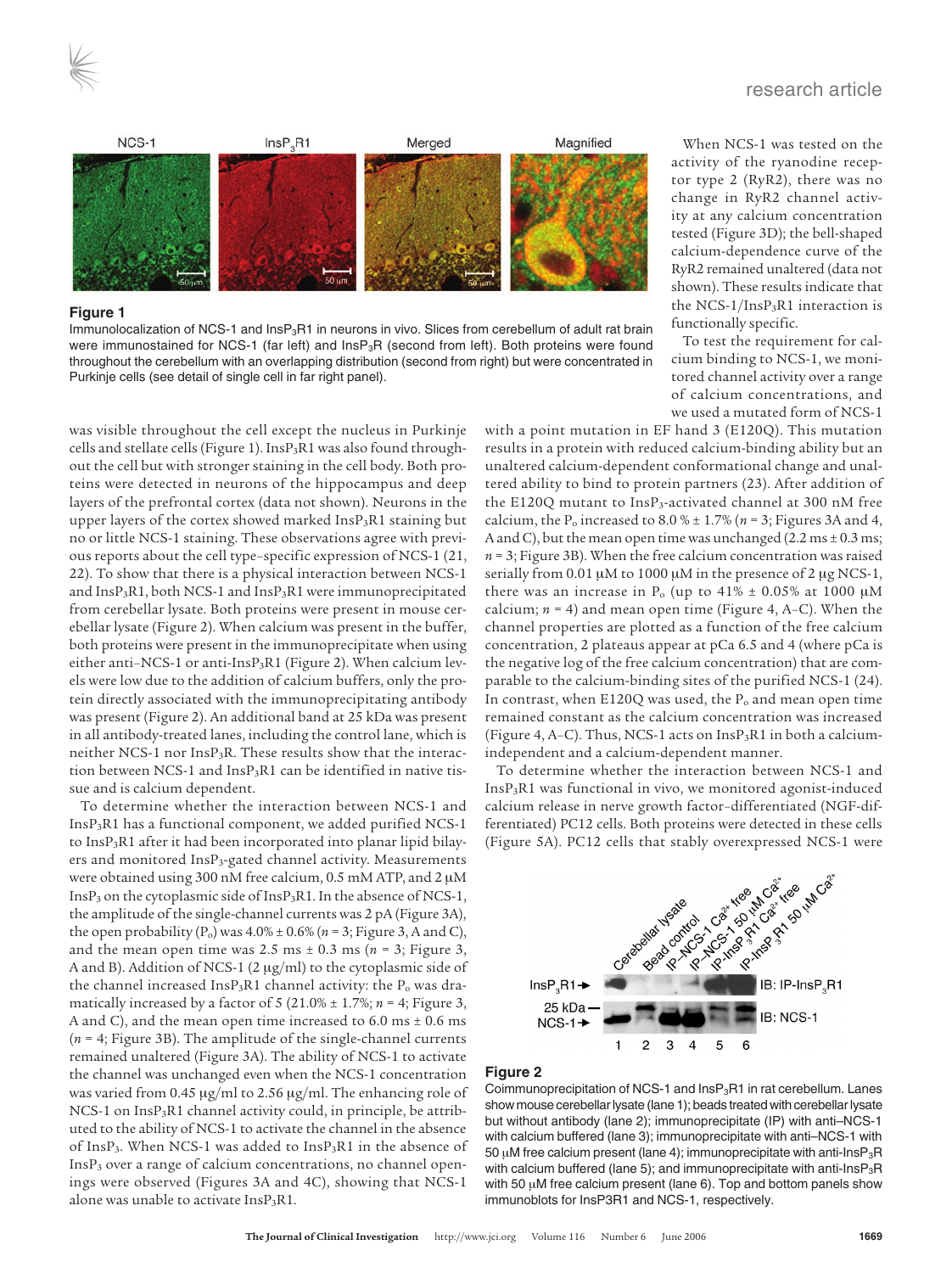

## **Figure 3**

Effect of NCS-1 and the E120Q mutant of NCS-1 on the activity of InsP<sub>3</sub>R1. (A) Single-channel recordings of InsP<sub>3</sub>R1 where downward deflections are channel openings. The top pair of traces on the left were recorded after addition of 300 nM free calcium and 2  $\mu$ M InsP<sub>3</sub>, and the bottom left pair of traces show activity after addition of 2  $\mu$ g/ml NCS-1 in the presence of 2  $\mu$ M InsP<sub>3</sub>. In each case, the uppermost trace represents 10 seconds of continuous recording, and the bottom trace shows a 10-fold expansion of the time scale. On the right, the top pair of traces were recorded in the presence of 2 μg/ml NCS-1 in the absence of InsP3, and the bottom pair of traces were recorded after addition of 2 μg/ml E120Q, a mutant of NCS-1, in the presence of 2 μM InsP3. Averaged values from at least 3 experiments for mean open time (**B**) and for  $P_0$  (**C**) of Ins $P_3R1$  corresponding to the traces shown in **A**. Note that NCS-1 alone did not activate InsP3R1. (**D**) Addition of NCS-1 (2 μg/ml) had no effect on the activity of the RyR2 activated by 300 μM calcium.

stimulated with 50 μM ATP for 1 minute, and the changes in cytosolic calcium levels were monitored using Fluo-4, a calciumsensitive fluorescence dye. PC12 cells stably expressing the empty vector were used as controls. Cells containing NCS-1 showed a larger response to ATP stimulation than control cells (Figure 5B: all values presented as maximum ratio of fluorescence intensity over baseline  $[F/F_0]$ ,  $1.5 \pm 0.06$  for control cells,  $n = 37$ ;  $3.8 \pm 0.5$  for NCS-1 cells, *n* = 22). Removal of ATP from the chamber reduced the fluorescence to baseline levels. These results show that the functional effects of NCS-1 on InsP3R1 observed using purified proteins are maintained in intact cells.

NCS-1 may play a role in the pathophysiology of several neuropsychiatric disorders (17). Because lithium has been used for the treatment of bipolar disorders for more than 50 years, we tested its effects on the ability of NCS-1 to enhance the activity of InsP3R1. InsP3R1 channel activity increased at least 2-fold after addition of NCS-1 (Figure 3A). Addition of lithium offset the enhancing effects of NCS-1 on InsP<sub>3</sub>R1 channel activity to near baseline levels (5% ± 2.1%, *n* = 3; Figure 6B). This inhibitory effect of lithium on the NCS-1 action was strongly dependent on the lithium concentration, with an  $IC_{50}$  of 350  $\mu$ M (Figure 6C). In the absence of NCS-1, addition of lithium had no effect on InsP3 gated channel activity (Figure 6C). Similarly, lithium significantly decreased the amplitude of the calcium-induced fluorescence change in cells overexpressing NCS-1 (3.8 ± 0.56 before lithium incubation,  $1.9 \pm 0.1$  after cells were incubated in 10 mM lithium

ological levels of calcium (350 nM; data not shown). Addition of calcium in the presence of therapeutic levels of lithium (1 mM) produced no further decrease in fluorescence emission. These data are consistent with a model where lithium has fixed the NCS-1 in a calcium-independent state that then attenuates activity- and NCS-1–dependent changes in InsP3R1. Further experiments are required to identify the binding sites and the affinity of NCS-1 for lithium in the presence and absence of calcium.

## **Discussion**

Our experiments show that NCS-1 modulates calcium signaling by enhancing InsP<sub>3</sub>-mediated activity of InsP<sub>3</sub>R1 and thereby amplifying the calcium signal. This modulation is calcium dependent such that elevated cytosolic calcium concentrations will increase even more rapidly due to enhanced NCS-1 activation of InsP<sub>3</sub>R1. Furthermore, we found that lithium attenuates the NCS-1/InsP3R association, suggesting that the interaction is associated with the pathomechanism of bipolar disorders.

Calcium is a major intracellular messenger that is involved in the regulation of many cellular functions, some of which appear to be opposing functions, such as apoptosis and cell proliferation (2). One way that a single molecule such as calcium could be used to orchestrate such diverse signals and regulate so completely dissimilar cellular processes is by modulating the spatial and temporal pattern of the calcium signals. For that purpose, the existence of a large "calcium-signaling toolkit" (9) has been

for 30 minutes before stimulation; Figure 5, C and D; *n* = 18). Lithium had no effect on the intracellular calcium transients in control cells  $(1.5 \pm 0.06$  before lithium incubation,  $1.4 \pm 0.06$  after lithium incubation;  $n = 22$ ). To test the possibility that pretreatment with lithium would alter the calcium concentration in the intracellular stores, the stores were depleted of intracellular calcium by treatment with 1 μM thapsigargin for 2 minutes. The maximum amplitude of measured fluorescence change was 1.4  $\pm$  0.03 (*n* = 31) in control cells and 1.7 ± 0.06 (*n* = 59) in cells pretreated with 10 mM lithium for 30 minutes. With the slight elevation of calcium in the stores after lithium treatment, the calcium signal after ATP stimulation should have increased rather than decrease as

Lithium did not alter the ability of NCS-1 to immunoprecipitate InsP3R1 (Figure 6A). To determine whether lithium binds to NCS-1, we monitored the change in Trp fluorescence of NCS-1. Lithium decreased the fluorescence emission of NCS-1 to the same degree as calcium (25, 26) irrespective of the presence or absence of physi-

observed (Figure 5).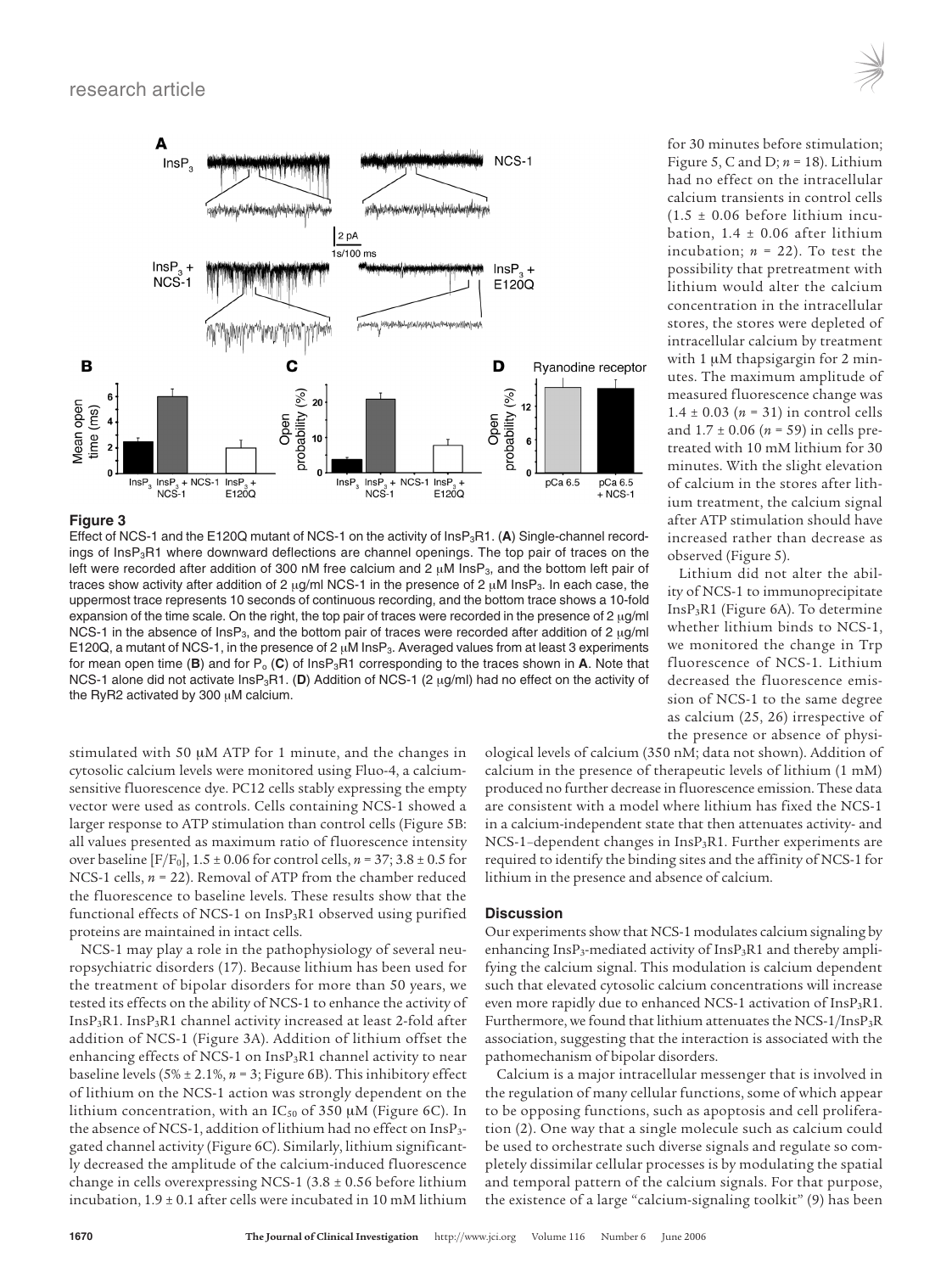

የ

 $\frac{1}{\sqrt{2}}$ 

 $\circ$ 

 $+ F1200$ 

 $\delta$   $\delta$   $\delta$ 

 $InSP^3 + NCS-1$ 

 $InsF$ ŏ

…∽∽<br>InsP

 $\bar{\mathbf{v}}$  $NCS-1$ 



C

40

 ${\bf 20}$ 

Calcium dependence of the effect of NCS-1 and its E120Q mutant on InsP<sub>3</sub>R1. Single-channel recordings of  $InsP<sub>3</sub>R1$  at the calcium concentrations indicated in the figure in the presence of  $E120Q$  and  $InSP<sub>3</sub>$  (A, left traces) or NCS-1 and 2  $\mu$ M Ins $P_3$  (A, right traces). Averaged values from at least 3 experiments for the mean open time (**B**) and the  $P_0$  (C) are shown for the effect of the addition of either NCS-1 (open circles) or the mutant form E120Q (filled circles). There is a calcium-independent activation as shown at low calcium concentrations after addition of E120Q and a calcium-dependent activation shown after addition of NCS-1. The purified  $InsP<sub>3</sub>R1$  used in this study displays no inhibition at calcium levels over the negative log of the free calcium concentration (pCa) 6.5 (black line; data taken from ref. 40).

suggested, where the selected tools would be unique for a given cell type. We suggest that NCS-1 is one of the proteins that modulate calcium signaling.

NCS-1, a member of the family of calcium-binding proteins, is predominantly expressed in neurons and neuroendocrine cells (27, 28). It is involved in many diverse neuronal signaling pathways from modulation of neurotransmitter release (29) to attenuation of dopamine receptor desensitization (30). In cultured hippocampal neurons, synapses with elevated levels of NCS-1 show paired-pulse facilitation whereas synapses with little NCS-1 respond to repetitive stimulation with depression. This phenomenon can be explained by elevated calcium levels at synapses overexpressing NCS-1. Based upon the results presented here, the molecular basis for the observed switch is likely to be the NCS-1–induced enhancement of InsP3R1 activity. Other phenomena may also be regulated by NCS-1 levels. For example, *Caenorhabditis elegans* overexpressing NCS-1 shows improved memory whereas NCS-1 knockout animals display impaired memory function. In humans, the highest levels of NCS-1 are found in brain regions such as the hippocampus and areas that are associated with memory and sensory processing (31).

Other members of the calcium-binding protein family have functional effects on  $InsP_3R$  (8, 13, 25, 32). An initial report suggested that calcium-binding protein 1 (CaBP1) could activate InsP3R, even

## **Figure 5**

E120Q, pCa 7.5

E120Q, pCa 6.5  $*$ 

E120Q, pCa 3.0

■ InsP<sub>3</sub> + E120Q<br>**O** InsP<sub>3</sub> + NCS-1

B

12

PC12 cells overexpressing NCS-1 show increased intracellular calcium release after stimulation by extracellular ATP. (**A**) Wild-type PC12 cells contain both NCS-1 (green) and InsP3R1 (red). Scale bar: 50 μm. (**B**) Representative traces showing calcium release evoked by the addition of 50 μM ATP for 1 minute followed by a washout (dark trace: PC12 cells overexpressing NCS-1; light trace: PC12 cells transfected with empty vector). (**C**) Representative traces comparing the intracellular calcium release after preincubation with lithium (30 minutes, 10 mM lithium; light trace) with NCS-1 cells that were not treated with lithium (dark trace). Note that lithium did not alter the fluorescence signal but did decrease the NCS-1–dependent increase in calcium release to control levels. (**D**) Averaged values from at least 3 experiments.

in the absence of Ins $P_3$  (32), but subsequent reports have shown that CaBP1 is an effective inhibitor of calcium release through  $InsP_3R$ and that  $InsP<sub>3</sub>$  is required for this effect (8, 25). Comparisons of the properties of CaBP1 and NCS-1 showed that the calcium-binding affinity was similar, but when cells were maximally stimulated to release intracellular calcium (25), expression of CaBP1 inhibited the response whereas expression of NSC-1 enhanced the respon-

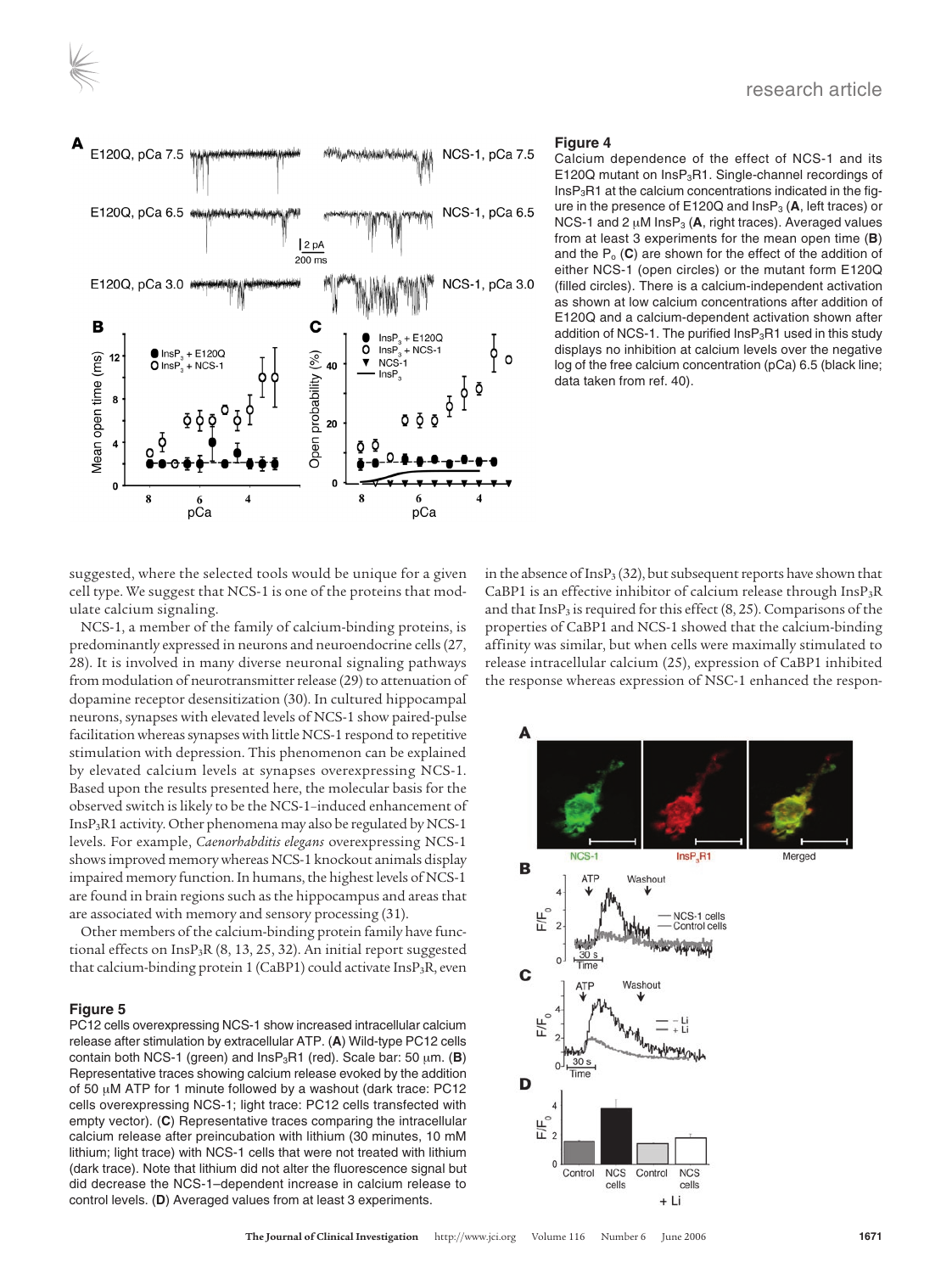

# **Figure 6**

Lithium reduces the NCS-1–mediated increase in InsP<sub>3</sub>R1 activity. (A) Addition of lithium (concentrations as indicated) did not alter the ability of NCS-1 to immunoprecipitate InsP<sub>3</sub>R1. (**B**) Single-channel recordings of InsP<sub>3</sub>R1. Traces show the activity in the presence of 300 nM free calcium, 2 μM InsP3, and 2 μg/ml NCS-1 and were recorded after addition of 1 μM, 200 μM, and 1 mM lithium (in the top, middle, and bottom panels, respectively). (C) Averaged values from at least 3 experiments for P<sub>o</sub>. The concentration dependence for lithium on the NCS-1–mediated enhancement of InsP<sub>3</sub>R activity in the presence (open circles) and absence (filled circles) of NCS-1. The IC<sub>50</sub> for lithium was approximately 350 μM.

siveness of the cells (8, 25). This diversity of effect allows the numerous members of the calcium-binding protein family to be specific yet potent regulators of InsP<sub>3</sub>R function.

The interactions between NCS-1 and  $InsP_3R$  are not only of importance for physiological functions in neurons, but accumulating evidence suggests an association with pathological conditions. Recently, NCS-1 levels have been shown to be increased in the prefrontal cortex of schizophrenic and bipolar patients (17). Both conditions are also associated with disturbances in calcium homeostasis and alterations in the phosphoinositide signaling pathway (19, 33). Platelets of affected people are often used as models for neurons because they have similar signaling features and it is possible to obtain samples from affected individuals. In platelets from unmedicated patients, the increase in intracellular calcium after thrombin stimulation is significantly higher than that measured in healthy controls (33). Our observations can explain these phenomena with the enhancing effect of NCS-1 on InsP<sub>3</sub>R1 activity, which affects intracellular calcium release but not resting calcium levels.

It now appears that NCS-1 plays a multifaceted role in the pathophysiology of neuropsychiatric disorders. Our results show that lithium, a commonly used therapeutic reagent for bipolar disease, antagonizes NCS-1-mediated InsP<sub>3</sub>R1 enhancement by altering the calcium-dependent properties of NCS-1. That therapeutic levels of lithium could inhibit this property of NCS-1 even in the presence of physiological levels of calcium shows the importance of the activity of this family of proteins and their interactions with

target proteins. Our experiments using the calcium-binding deficient NCS-1 (E120Q mutant) lend further support for the importance of the regulation of the calcium-binding proteins on the activity of InsP<sub>3</sub>R1. We conclude that the positive enhancement of InsP3R1 action by NCS-1 is a widely used mechanism to increase calcium signals and is important in many physiological processes. The role of NCS-1 in pathological conditions suggests that it is a promising target for treatment of neuropsychiatric disorders.

## **Methods**

*Immunoprecipitation and immunocytochemistry*. Microsomes were made from mouse cerebella as previously described (34). Cerebellar lysates were made by homogenization of mouse cerebella in RIPA buffer (Santa Cruz Biotechnology Inc.), followed by 2 spins at 16,000 *g* for 5 minutes at 4°C. For immunoprecipitation, either the cerebellar microsomes or lysates were incubated with antibody; the 2 antibodies used were anti–NCS-1 (Santa Cruz Biotechnology Inc.) and anti-InsP3R type I (35). The immunoprecipitates were resolved by SDS-PAGE and transferred to a PVDF membrane, and immunoreactive bands were visualized using standard methods. Frozen mouse cerebella were purchased from Pel-Freeze Biologicals.

Anti–NCS-1 or anti-InsP3R type I antibodies (from the same sources as above) were used to probe fixed rat brain slices or PC12 cells. PC12 cells were differentiated with 100 ng**/**ml NGF (New England Biolabs Inc.) for 5 days prior to fixation. Tissue samples were prepared as previously described (36).

*Purification of the proteins and measurement of NCS-1 properties*. InsP3R were purified and reconstituted as described previously (37). Similarly, NCS-1 was produced and purified as described previously (38). Lithium binding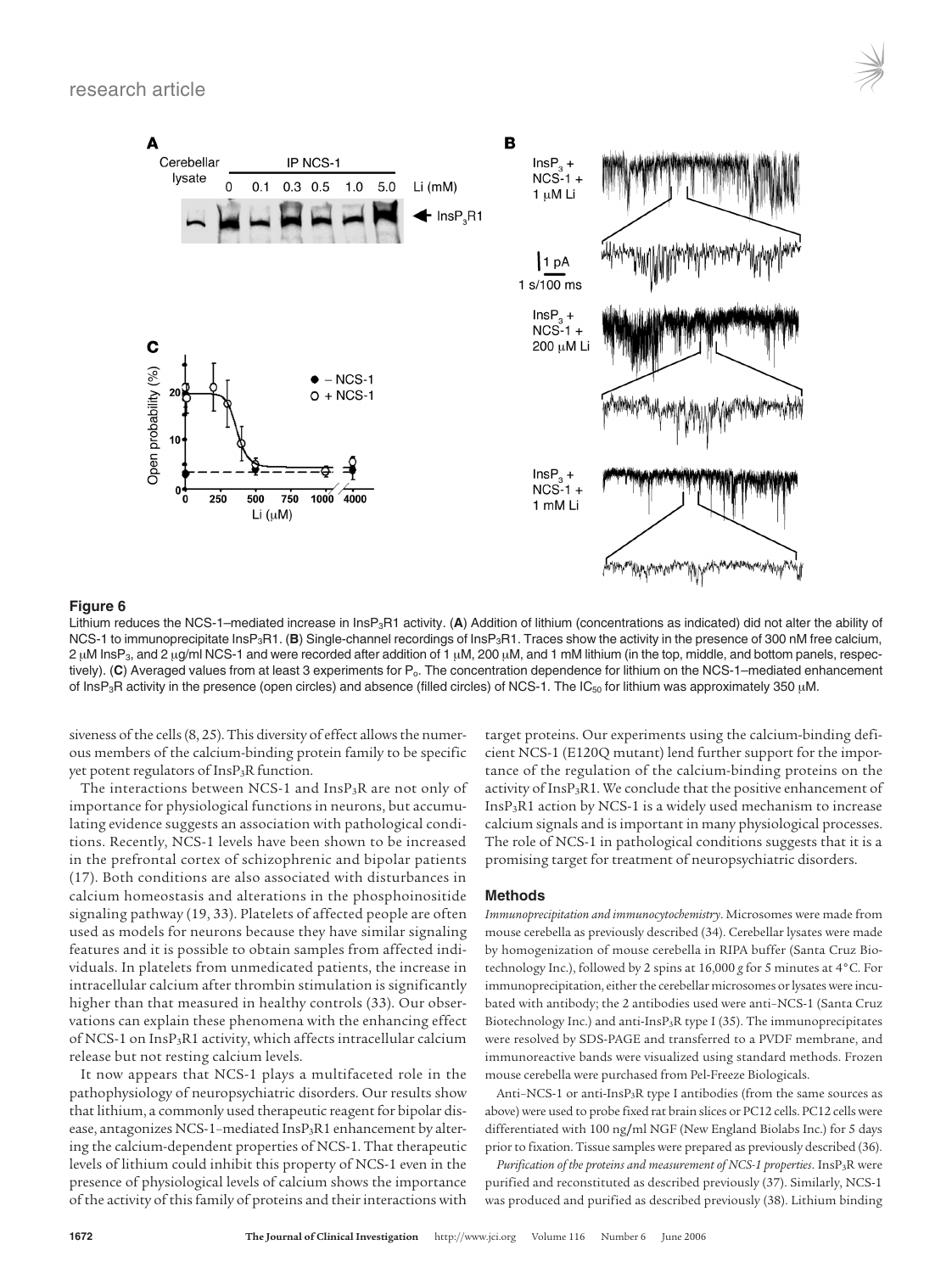to NCS-1 was monitored by fluorescence spectroscopy. NCS-1 protein was suspended in 50 mM Tris and 100 mM KCl, pH 7.2, and was titrated with the desired concentrations of lithium and incubated for 5 minutes; emission spectra were recorded at the excitation of 280 and 295 nm.

*Single-channel measurements*. Planar lipid bilayers were formed by painting a solution of phosphatidylethanolamine/phosphatidylserine (3:1; 30 mg/ml in decane) across a 200-μm hole in the side of a polystyrene cup (Warner Instruments) separating 2 chambers with a volume of 1 ml each. Then the purified InsP3R1 were incorporated into the bilayer (37). After addition of  $InsP<sub>3</sub>, InsP<sub>3</sub>R1 was activated, and single-channel activity was recorded. NCS-1$ was then added to the cytoplasmic side of the channel. For the NCS-1 concentration-response curve, channel activity was recorded after adding NCS-1 to a final concentration of 0.45 μg/ml, 0.9 μg/ml, 1.34 μg/ml, 1.92 μg/ml, and 2.56 μg/ml. The free calcium concentration was kept constant at 300 nM, and InsP3 concentration was 2 μM. For the calcium concentration-response curve, channel activity was recorded after the free calcium concentration was incrementally increased (10 nM, 30 nM, 100 nM, 300 nM, 1 μM, 3 μM, 10 μM, 30 μM, 100 μM, 300 μM, and 1000 μM) at a fixed NCS-1 concentration of 2 μg and a constant  $InsP<sub>3</sub>$  concentration of 2 μM. These experiments were repeated using the E120Q mutant of NCS-1 to determine the effect of calcium on NCS-1. To examine the ability of NCS-1 to activate  $InsP<sub>3</sub>R1$  in the absence of  $InsP<sub>3</sub>$ , channel activity was first observed in the presence of InsP<sub>3</sub>. Then, after InsP<sub>3</sub> was removed, NCS-1 alone was added, and the level of channel activity was recorded.

To examine the effect of lithium on the ability of NCS-1 to alter channel activity, lithium was added to the cytoplasmic side incrementally (0.5 mM, 1 mM, 1.5 mM, 2.5 mM, 4 mM, and 5 mM) in the presence of fixed concentrations of InsP<sub>3</sub> (2  $\mu$ M), calcium (300 nM), and NCS-1 (1.92  $\mu$ g/ml). The effect of lithium was also tested in the absence of NCS-1.

*Cell culture and generation of NCS-1 and E120Q overexpressing PC12 cells*. PC12 cells were grown as described previously (39), and stable transfected PC12 cells were obtained as reported (13). Cells were detached using 0.25% trypsin/1 mM EGTA (Invitrogen Corp.) and plated on glass cover slips (Fisher Scientific International) in a dilution of 30,000 cells/ml. The plated cells were differentiated with 100 ng/ml NGF (New England Biolabs Inc.) for 5 days.

- 1. Ciccolini, F., et al. 2003. Local and global spontaneous calcium events regulate neurite outgrowth and onset of GABAergic phenotype during neural precursor differentiation. *J. Neurosci.* **23**:103–111.
- 2. Berridge, M.J. 1998. Neuronal calcium signaling. *Neuron.* **21**:13–26.
- 3. Matsumoto, M., et al. 1996. Ataxia and epileptic seizures in mice lacking type 1 inositol 1,4,5-trisphosphate receptor. *Nature.* **379**:168–171.
- 4. Shibao, K., Hirata, K., Robert, M., and Nathanson, M. 2003. Loss of inositol 1,4,5-trisphosphate receptors from bile duct epithelia is a common event in cholestasis. *Gastroenterology.* **125**:1175–1187.
- 5. Zhang, S.X., Zhang, J.P., Fletcher, D.L., Zoeller, R.T., and Sun, G.Y. 1995. In situ hybridization of mRNA expression for IP3 receptor and IP3-3-kinase in rat brain after transient focal cerebral ischemia. *Brain Res. Mol. Brain Res.* **32**:252–260.
- 6. Tang, T., et al. 2003. Huntingtin and huntingtinassociated protein 1 influence neuronal calcium signaling mediated by inositol-(1,4,5) triphosphate receptor type 1. *Neuron.* **39**:227–239.
- 7. Haug, L.S., et al. 1996. Decreased inositol (1,4,5) trisphosphate receptor levels in Alzheimer's disease cerebral cortex: selectivity of changes and possible correlation to pathological severity. *Neurodegeneration.* **5**:169–176.
- 8. Kasri, N.N., et al. 2004. Regulation of InsP(3) receptor activity by neuronal Ca(2+)-binding proteins. *Embo J.* **23**:312–321.
- 9. Berridge, M.J., Bootman, M.D., and Roderick, H.L. 2003. Calcium signalling: dynamics, homeostasis and remodelling. *Nat. Rev. Mol. Cell Biol.* **4**:517–529.
- 10. Matifat, F., Hague, F., Brule, G., and Collin, T. 2001. Regulation of InsP3-mediated Ca2+ release by CaMKII in Xenopus oocytes. *Pflugers Arch.* **441**:796–801.
- 11. Patel, S., Morris, S.A., Adkins, C.E., O'Beirne, G., and Taylor, C.W. 1997. Ca2+-independent inhibition of inositol trisphosphate receptors by calmodulin: redistribution of calmodulin as a possible means of regulating Ca2+ mobilization. *Proc. Natl. Acad. Sci. U. S. A.* **94**:11627–11632.
- 12. Sippy, T., Cruz-Martin, A., Jeromin, A., and Schweizer, F.E. 2003. Acute changes in short-term plasticity at synapses with elevated levels of neuronal calcium sensor-1. *Nat. Neurosci.* **6**:1031–1038.
- 13. Koizumi, S., et al. 2002. Mechanisms underlying the neuronal calcium sensor-1-evoked enhancement of exocytosis in PC12 cells. *J. Biol. Chem.* **277**:30315–30324.
- 14. Ames, J.B., et al. 2000. Structure and calcium-binding properties of Frq1, a novel calcium sensor in the yeast Saccharomyces cerevisiae. *Biochemistry.* **39**:12149–12161.
- 15. Bahi, N., et al. 2003. IL1 receptor accessory protein like, a protein involved in X-linked mental retardation, interacts with neuronal calcium sensor-1 and regulates exocytosis. *Hum. Mol. Genet.* **12**:1415–1425.

*Calcium imaging*. Confocal microscopy was used to measure intracellular calcium in PC12 cells (35). Differentiated PC12 cells were loaded with Fluo-4 AM (Invitrogen Corp.) and then mounted onto the stage of a Zeiss Axiovert 135 inverted microscope. The cells were perfused continuously with artificial cerebrospinal fluid (124 mM NaCl, 10 mM glucose, 25 mM  $NaHCO<sub>3</sub>$ , 1.25 mM  $NaH<sub>2</sub>PO<sub>4</sub>$ , 2.5 mM KCl, 2 mM  $CaCl<sub>2</sub>$ , and 2 mM  $MgCl<sub>2</sub>$ ; pH 7.35) using a 4-chambered superfusion reservoir that allowed rapid changes of perfusion solutions. Cells were stimulated with 50 μM ATP for 1 minute. Increases in calcium were expressed as the ratio of fluorescence intensity to baseline  $(F/F_0)$ . Background fluorescence was automatically subtracted from all measurements. There was no change in size, shape, or location of cells during the experiments.

To determine the effect of lithium on ATP-evoked calcium release, cells were preincubated in growth medium containing 10 mM lithium for 15 minutes. The cells were then loaded with Fluo-4 and monitored as described above, except that the dye solution was supplemented with 10 mM lithium.

*Statistics*. All averaged values shown are mean ± SEM. Each value for bilayer experiments represents an average of at least 3 experiments; for calcium imaging, at least 10 experiments were averaged.

## **Acknowledgments**

This work was supported by a grant from the NIH (GM63496 to B.E. Ehrlich), German National Merit Foundation scholarships (C. Schlecker and W. Boehmerle), and a National Kidney Foundation Fellowship (A. Varshney). We are grateful to G. Reiser, Anton Bennett, Michael Nathanson, E. Thrower, M. Guerra, G. Anyatonwu, S.N. Jacob, A.F. Bialek, and C. Choe for thoughtful discussions and comments on the manuscript.

Received for publication June 17, 2004, and accepted in revised form March 14, 2006.

Address correspondence to: Barbara E. Ehrlich, Department of Pharmacology, 333 Cedar Street, Yale University, New Haven, Connecticut 06520-8066, USA. Phone: (203) 737-1158; Fax: (203) 737-2027; E-mail: barbara.ehrlich@yale.edu.

- 16. Lourenssen, S., Jeromin, A., Roder, J., and Blennerhassett, M.G. 2002. Intestinal inflammation modulates expression of the synaptic vesicle protein neuronal calcium sensor-1. *Am. J. Physiol. Gastrointest. Liver Physiol.* **282**:G1097–G1104.
- 17. Koh, P.O., et al. 2003. Up-regulation of neuronal calcium sensor-1 (NCS-1) in the prefrontal cortex of schizophrenic and bipolar patients. *Proc. Natl. Acad. Sci. U. S. A.* **100**:313–317.
- 18. Yarlagadda, A. 2002. Role of calcium regulation in pathophysiology model of schizophrenia and possible interventions. *Med. Hypotheses.* **58**:182–186.
- 19. Strunecka, A., and Ripova, D. 1999. What can the investigation of phosphoinositide signaling system in platelets of schizophrenic patients tell us? *Prostaglandins Leukot. Essent. Fatty Acids.* **61**:1–5.
- 20. Berridge, M.J., Downes, C.P., and Hanley, M.R. 1982. Lithium amplifies agonist-dependent phosphatidylinositol responses in brain and salivary glands. *Biochem. J.* **206**:587–595.
- 21. Jinno, S., Jeromin, A., Roder, J., and Kosaka, T. 2002. Immunocytochemical localization of neuronal calcium sensor-1 in the hippocampus and cerebellum of the mouse, with special reference to presynaptic terminals. *Neuroscience.* **113**:449–461.
- 22. Martone, M.E., Edelmann, V.M., Ellisman, M.H., and Nef, P. 1999. Cellular and subcellular distribution of the calcium-binding protein NCS-1 in the central nervous system of the rat. *Cell Tissue Res.* **295**:395–407.